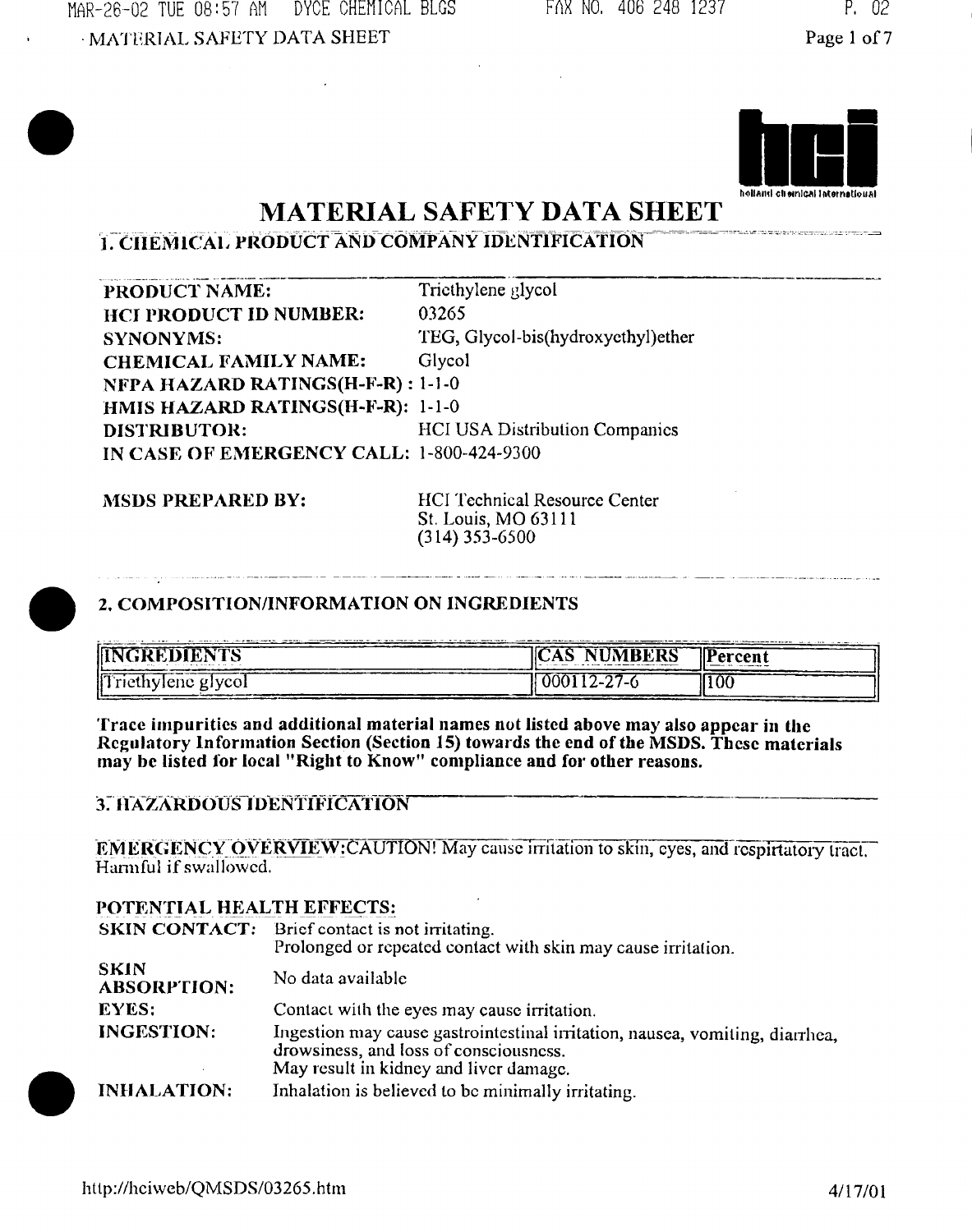# **MEDICAL CONDITIONS AGGRAVATED:**

No data available

WARNING: Contains a chemical known to the State of California to cause cancer. **Components found on one of the OSHA designated carcinogen lists are listed below.**

| <b>INTERNATIONAL</b><br>₩<br>  IN<br>DIENT<br>-212 H<br><b>CALIFORNIA COMPANY</b><br>contract and the first states<br>the company's property service in the first |  |
|-------------------------------------------------------------------------------------------------------------------------------------------------------------------|--|
|                                                                                                                                                                   |  |
| $\int$ Triethylene glycol<br>.,                                                                                                                                   |  |

### **4. FIRST AID MEASURES**

| <b>SKIN CONTACT:</b>       | Remove contaminated clothing and shocs.<br>Wash exposed areas with soap and water.<br>Call a physician if irritation persists. |
|----------------------------|--------------------------------------------------------------------------------------------------------------------------------|
| <b>EYE CONTACT:</b>        | Flush eyes with water for at least 15 minutes.<br>Call a physician if irritation persists.                                     |
| <b>INGESTION:</b>          | Call a physician immediately!                                                                                                  |
| <b>INHALATION:</b>         | Remove to fresh air.<br>If breathing has stopped, give artificial respiration.<br>Call a physician if irritation persists.     |
| <b>NOTES TO PHYSICIAN:</b> | No data available                                                                                                              |

# **5. FIRE FIGHTING MEASURES**

| FIRE AND EXPLOSIVE PROPERTIES                 |                                                                                                                                                                     |
|-----------------------------------------------|---------------------------------------------------------------------------------------------------------------------------------------------------------------------|
| <b>FLASH POINT:</b>                           | $340 \text{°F}$                                                                                                                                                     |
| <b>FLASH POINT:</b>                           | 171.09 °C                                                                                                                                                           |
| FLASH POINT METHOD: PMCC                      |                                                                                                                                                                     |
| <b>LOWER</b><br>FLAMMABILITY LIMIT:           | 0.9 Calculated                                                                                                                                                      |
| <b>UPPER FLAMMABILITY</b><br>LIMIT:           | 9.2 Estimated                                                                                                                                                       |
| <b>AUTOIGNITION</b><br><b>TEMPERATURE:</b>    | 674.6 $^{\circ}$ F, 356.96 $^{\circ}$ C                                                                                                                             |
| <b>FLAMMABILITY</b><br><b>CLASSIFICATION:</b> | IIIB.                                                                                                                                                               |
| <b>EXTING. MEDIA:</b>                         | Use water spray, carbon dioxide, dry chemical, or foam.                                                                                                             |
| <b>FIRE FIGHTING:</b>                         | Use fog nozzles if water is used.<br>Water or foam may cause frothing.<br>Cool fire-exposed containers with water spray.                                            |
| <b>PROTECTIVE</b><br><b>EQUIPMENT:</b>        | Use NIOSH-approved self-contained breathing apparatus and<br>complete protective clothing when fighting chemical fires.                                             |
| <b>FIRE HAZARDS:</b>                          | This material forms peroxides of unknown stability.<br>During a fire, irritating and highly toxic gases may be generated by<br>thermal decomposition or combustion. |

# **6." ACCIDENTAL RELEASE MEASURES**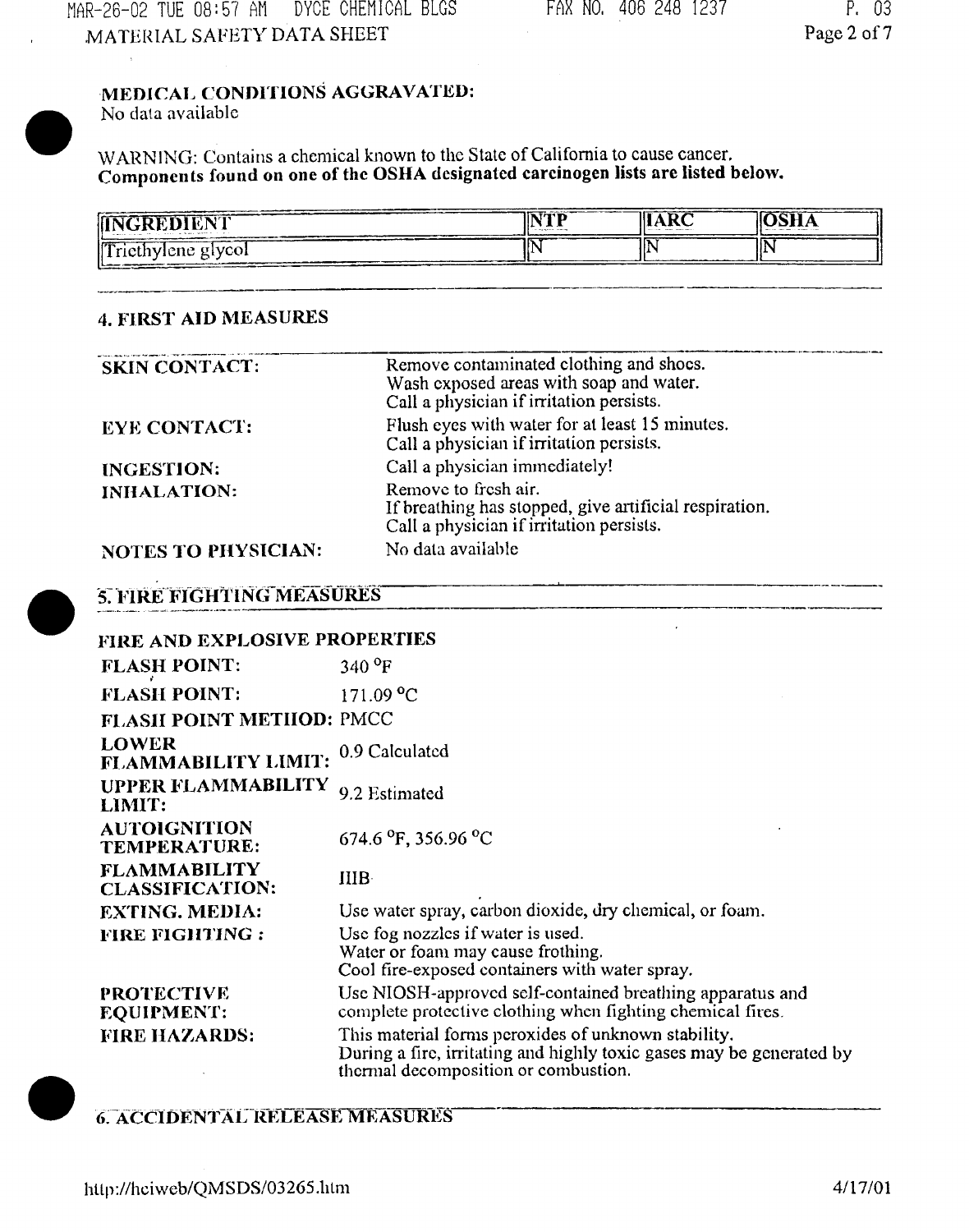**SMALL** Contain spill and ventilate area. Absorb on inert media and containerize for disposal. LARGE Contain spill and ventilate area. Permit only trained personnel wearing full protective **SPILLS:** equipment to enter the spill area. Collect the spill in a waste container or remove with a vacuum tnick. Prevent spill from entering natural watercourses.

#### PROTECTIVE EQUIPMENT\ SPILL-RELEASE INSTRUCTIONS:

Wear complete protective clothing when cleaning up chemical spills. Spills and releases may have to be reported to federal and/or local authorities. See the Regulatory Information section (section 14) regarding reporting requirements.

### **7. HANDLING AND STORAGE**

**HANDLING:** Avoid contact with skin, eyes, and clothing. Avoid breathing product vapors and mists. Do not take internally. Wash thoroughly afler handling this material. Use this material only with adequate ventilation.

**STORAGE** : Keep container closed when not in use. Store in a cool, dry place. This material should avoid direct sunlight.

### **87 EXPOSURE CONTROLS/PERSONAL PROTECTION**

#### **ENGINEERING CONTROLS:**

Special ventilation is not required under normal use. Use local exhaust ventilation where dust, mist, or spray may be generated.

### **PERSONAL PROTECTIVE EQUIPMENT**

| SKIN:         | Wear protective gloves made of neoprene or rubber.                                                         |
|---------------|------------------------------------------------------------------------------------------------------------|
| EYE :         | Wear chemical safety goggles.                                                                              |
|               | <b>RESPIRATORY:</b> Use a NIOSH-approved respirator for dusts/mists when necessary.                        |
| <b>OTHER:</b> | Emergency showers, eye-wash stations, and fire blankets should be accessible.<br>Wear protective clothing. |

#### **EXPOSURE GUIDELINES :**

| <b>INGREDIENT</b>  | <b>ACGIH</b> | ACGIH    | <b>OSHA</b> | <b>OSHA</b> |
|--------------------|--------------|----------|-------------|-------------|
|                    | TLV          | - STEL - | PEL.        | <b>STEL</b> |
| Triethylene glycol | N/EST -      | N/EST    | N/EST       | N/EST       |



N/EST *=* Not established

**See 29 CFR 1910.1000 (D) (2) and ACGIH "Threshold Limit Values for Chemical Substances and Physical Ageuts Biological Exposure Indices" booklet (Appendix C) for the determination of exposure limits for mixtures. Consult an industrial hygenist or similar professional to**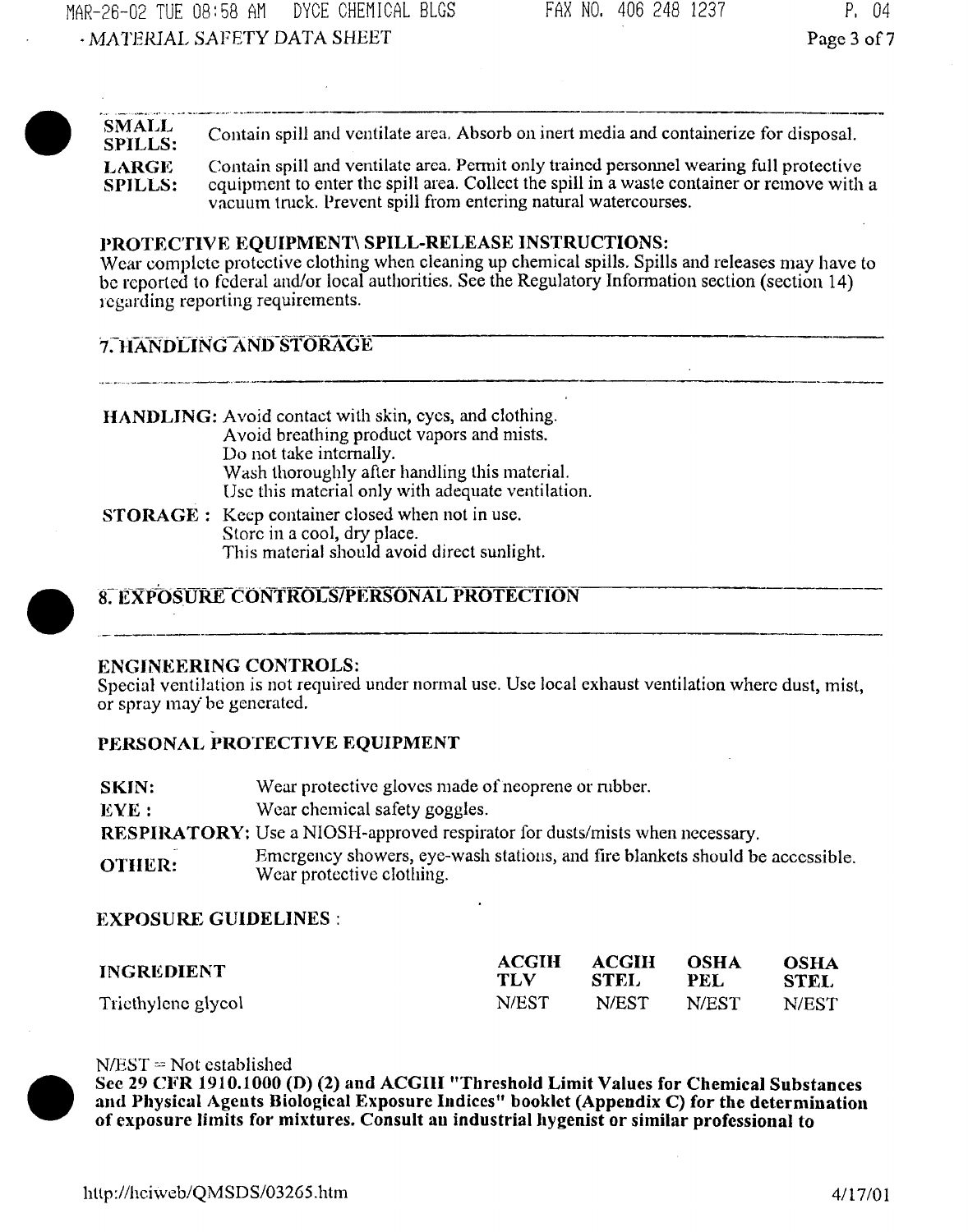.<br>In a musician designed states managements et approximation de la company de la company de la company de la com

**conirim that the calculated exposure limits are approriate.**

# **9. PHYSICAL AND CHEMICAL PROPERTIES**

| PHYSICAL STATE:                  | Liquid             |
|----------------------------------|--------------------|
| <b>APPEARANCE</b>                | Colorless, viscous |
| ODOR:                            | Mild               |
| <b>SPECIFIC GRAVITY:</b>         | 1.12               |
| <b>SOLUBILTY (IN WATER):</b>     | Complete           |
| <b>BOILING POINT (°F):</b>       | 545                |
| <b>BOILING POINT (°C):</b>       | 284.97             |
| <b>FREEZING POINT (°F):</b>      | 19                 |
| <b>FREEZING POINT (°C):</b>      | $-7.22$            |
| MELTING POINT ( <sup>O</sup> F): | 19                 |
| MELTING POINT (°C):              | -7.22              |
| <b>PRODUCT pH:</b>               | 6-9.5 @ 23C        |
| <b>VAPOR PRESSURE:</b>           | $<0.01$ (a) 20C    |
| <b>VAPOR DENSITY:</b>            | 5.2                |
| <b>EVAPORATION RATE:</b>         | < 0.001            |
| % VOLATILES:                     | Negligible         |

# **: STABILITY AND'REACTIVITY**

| <b>STABILITY:</b>           |
|-----------------------------|
| <b>CONDITIONS TO AVOID:</b> |
| INCOMPATIBILITY:            |
| DECOMPOSITION:              |

#### **Stable**

Exposure to high temperatures should be minimized. Acids, bases, oxidizing materials Toxic oxides of carbon Unidentified organic compounds This material forms peroxides of unknown stability.

### **POLYMERIZATION WILL OCCUR:** no

### **11. TOXICOLOGICAL INFORMATION**

May cause irritation to skin, eyes, and respiratory tract. Harmful if swallowed. IRRITATION DATA; 500 mg/24 hours skin-rabbit mild; 500 mg eyes-rabbit mild; TOXICITY DATA: LD50: 22.06 g/kg oral-rat; LD50: 16.7 g/kg oral-mouse; LD50: 9.5 g/kg oral-rabbit; LD50: >5 g/kg **IMMEDIATE** skin-rabbit; LD50: 17 gm/kg oral-rat; LD50: 11700 mg/kg intravenous-**EFFFCTS-** rat; LD50: 8141 *m&k&* inlrapcriloncal-mouse; LD50: 8750 mg/kg  $J_{\text{L}}$  is: subcutaneous-mouse; LD50: 6500 mg/kg intravenous-mouse; LD50: >4500 mg/kg intravenous-dog; LD50: 8400 mg/kg oral-rabbil; LD50: >20 ml/kg skin-rabbit; LD50: 1900 mg/kg intravenous-rabbit; LD50: 7900 mg/kg oral-guinea pig; LD50: 10600 mg/kg intravenous-guinea pig; LD50: 8150 mg/kg oral-mammal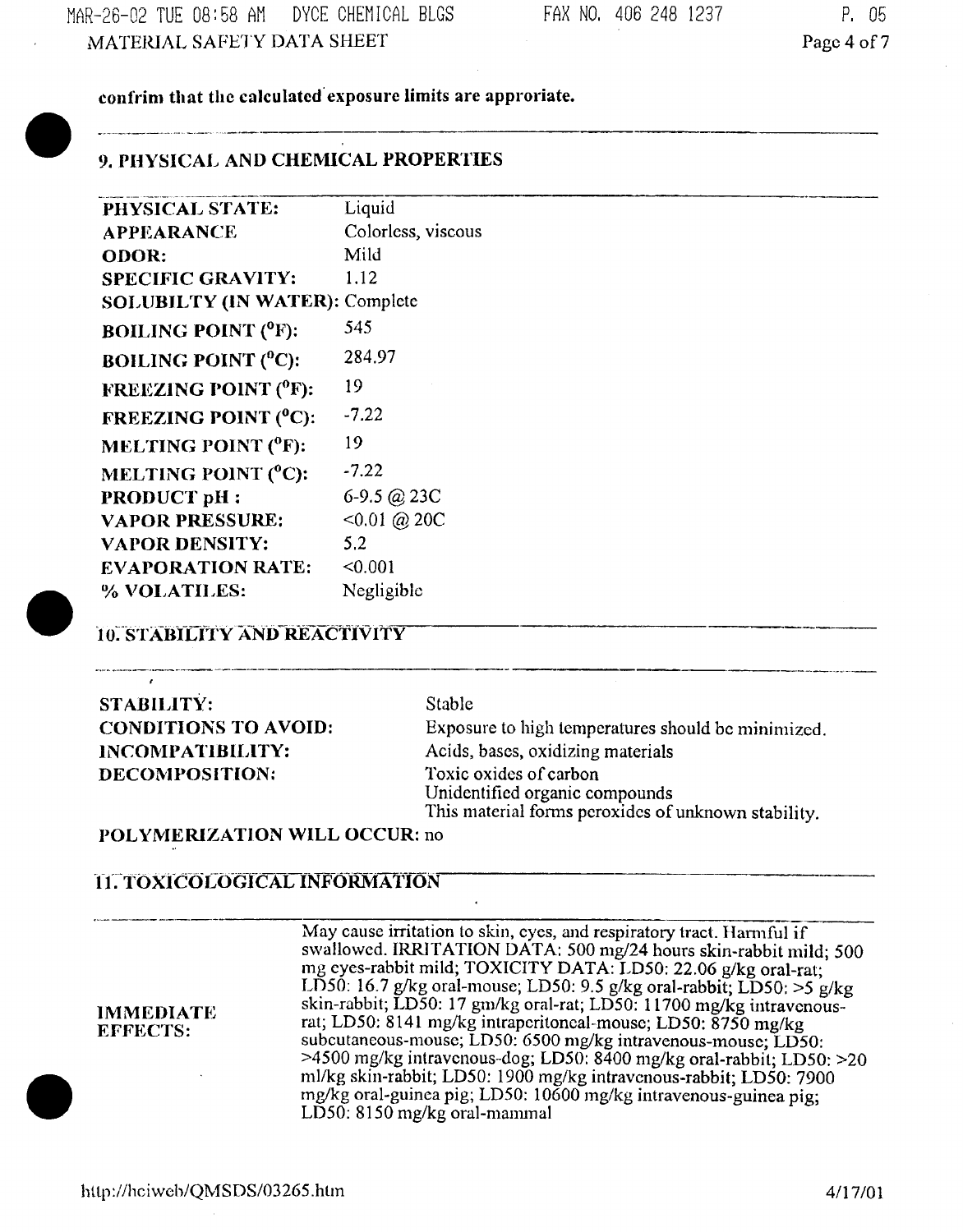| MATERIAL SAFETY DATA SHEET         |                                                                                                                                                                                                                                                                                                        | Page 5 of 7 |
|------------------------------------|--------------------------------------------------------------------------------------------------------------------------------------------------------------------------------------------------------------------------------------------------------------------------------------------------------|-------------|
| CARCINOGENICITY: No data available |                                                                                                                                                                                                                                                                                                        |             |
| MUTAGENICITY:                      | No data available                                                                                                                                                                                                                                                                                      |             |
| <b>EPIDEMIOLOGY:</b>               | No data available                                                                                                                                                                                                                                                                                      |             |
| TERATOGENICITY:                    | No data available                                                                                                                                                                                                                                                                                      |             |
| <b>REPRODUCTIVITY:</b>             | TDLo: 103 gm/kg oral-rat 6-15 days pregnant female continuous; TDLo:<br>90160 mg/kg oral-mouse 7-14 days pregnant female continuous; TDLo:<br>56370 mg/kg oral-mouse 6-15 pregnant female continuous; TDLo: 323<br>gm/kg oral-mouse multigenerations; TDLo: 57820 mg/kg oral-mouse<br>multigenerations |             |
| <b>NEURTOXICITY:</b>               | No data available                                                                                                                                                                                                                                                                                      |             |
|                                    |                                                                                                                                                                                                                                                                                                        |             |

MAR-26-02 TUE 08=59 AM DYCE CHEMICAL BLGS FAX NO, 406 248 1237 P. 06

## **12. ECOLOGICAL INFORMATION**

ECOTOXfCITY DATA: FISH TOXICITY: LC50: 10.2 ug/L 96 hours (Mortality) Rainbow trout, donaldson trout (Oncorhynchus mykiss); INVERTEBRATE TOXICITY: EC50: 343 ug/L 48 hours (Immobilization) Water flea (Daphnia magna); ALGAL TOXICITY: MATC: 16730 ug/L 11-14 hours (Growth) Red algae (Champia parvula); FATE AND TRANSPORT: BIOCONCENTRATION: BCF: 857 ug/L 24 hours (Residue) Striped mullet (Mugil cephalus) 0.035 ug/L; ENVIRONMENTAL SUMMARY: Highly toxic to aquatic life. This product has a high biochemical oxygen demand and a potential lo cause oxygen depletion in aqueous systems, a low potential to affect aquatic organisms, a low potential to affect secondary waste treatment microbial respiration, a low potential to affect the germination and/or early growth of some plants. This product is expected to have a low potential to bioconcentrate. After dilution with a large amount of walcr, followed by secondary waste treatment, this material is not expected to cause adverse environmental effects. OXYGEN DEMAND DATA: ThOD: 1.6 g oxygen/g; COD: 1.59 g oxygcn/g; BOD-5: 0.03 g oxygen/g; BOD-20: 0.27 g oxygen/g; ACUTE AQUATIC EFFECTS DATA: LC50: >5000 mg/L 24 hours Goldfish; LC50: >10000 mg/L 48 hours Golden orfe; LC50: >1000 ul/L 96 hours Fathead minnow; LC50: >1000 ul/L 96 hours Daphnid; BIODEGRADATION: Using activated sludge acclimated for 20 days at 20 C (68 F), this material served as the sole carbon source, and 97.7% COD removal was observed over a period of up to 120 hours at a rate of 27.5 mg COD removal was observed over a period of up to 120 hours at a rate of 27.5 mg COD removed/grain of dry inoculum/hour. SECONDARY WASTE WATER TREATMENT EFFECTS: IC50: >5000 mg/L 5 hours; 7-DAY PLANT GERMINATION EFFECTS-No adverse concentration: Ryegrass: >1000 ul/L; Radish: >1000 ul/L; Lettuce: >1000 ul/L; 7-DAY PLANT SEEDLING EFFECTS-No adverse effect concentration: Marigold: >1000 ul/L; Radish: >1000 ul/L; Corn: >1000 ul/L; Lettuce: >1000 ul/L

#### **13. DISPOSAL CONSIDERATIONS**

**RCRA No WASTE: RCRAID** Not applicable **NUMBER:<br>VOC CONTENT** 0.017 **(Ibs/gal):**

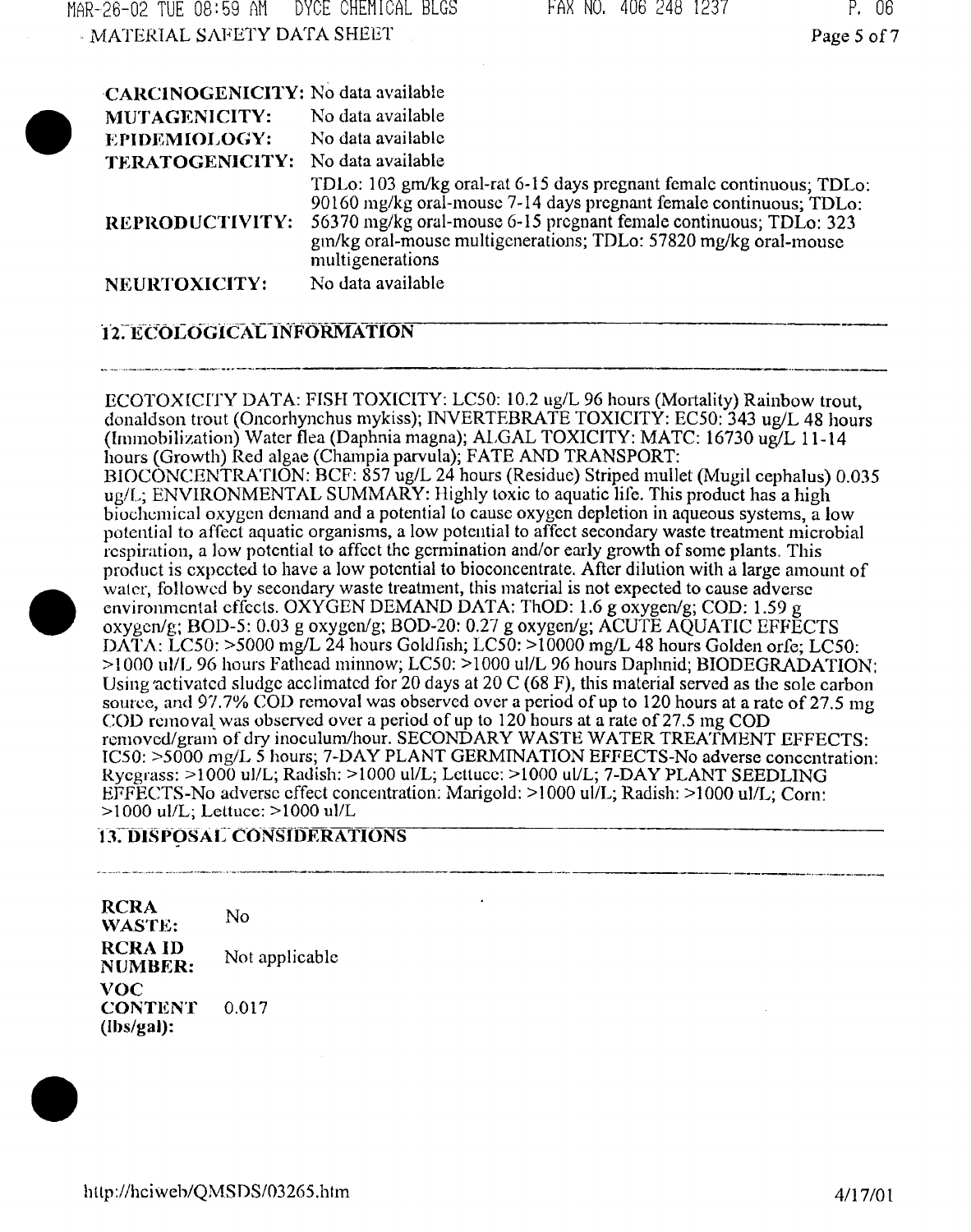MAR-26-02 TUE 08:59 AH DYCE CHEMICAL BLGS •MATERIAL SAFETY DATA SHEET

Page 6 of 7

**Waste** Discharge, treatment, or disposal may be subject to Federal, State, or Local laws. **Disposal** State and Local regulations and restrictions arc complex and may differ from Federal **Procedure:** disposal regulation. The information offered here is for the product as shipped. Use and/or alterations to the product such as mixing with other materials may significantly change the characteristics of the material and alter the RCRA Classification and the proper disposal method.

# **14. TRANSPORTATION INFORMATION**

**D.O.T. SHIPPING** NAME: Not D.O.T. regulated **D.O.T. HAZARD CLASS:** None **DOT ID NUMBER:** UN N/AP **DOT PACKING GROUP:** None **DOT RQ (Ibs): N/AP OTHER:** None **IMDG HAZARD CLASS:** None **ICAO HAZARD CLASS:** None

## 15. **REGULATORY iWORMATION**

.<br>Want the Albert P. Letter Administrative Concert Control Communication of the Communication of the Communicatio

**TSCA (Toxic Substance Control Act): SECTION 311/312 HAZARD CLASS: WHMIS CLASSIFICATION (CANADA); FOREIGN INVENTORY:** yes Immediate (acute) health hazard Not restricted Canadian DSL (Domestic Substances List) EINECS (European Inventory of Existing Commercial Chemical Substances) CEPA (Canadian Environmental Protection Act)

## **ADDITIONAL^REGULATORY INFORMATION**

| WARNING: Contains a chemical known to the State of California to cause<br>cancer. | $(1,4-Dioxane)$           |
|-----------------------------------------------------------------------------------|---------------------------|
| <b>MASSACHUSETTS SUBSTANCE LIST:</b><br><b>NEW JERSEY SUBSTANCE LIST:</b>         | 1.4-Dioxane<br>Not listed |
| PENSYLVANIA HAZARDOUS SUBSTANCE LIST:                                             | Triethylene<br>glycol     |

## **SARA TITLE III (Supcrfund Amendments and Reauthorization Act):**

| <b>IINGREDIENTS</b><br>The first stage of the contract of the process completely the contract declines assumed | <b>CAS NUMBERS</b><br>___ | <b>  Section</b><br>11 J J J | <b>ISection</b><br> 302<br><b>CONTRACTOR</b> |
|----------------------------------------------------------------------------------------------------------------|---------------------------|------------------------------|----------------------------------------------|
| $\int$ fricthylene giyeol                                                                                      | $1000112 - 27 - 6$        |                              |                                              |